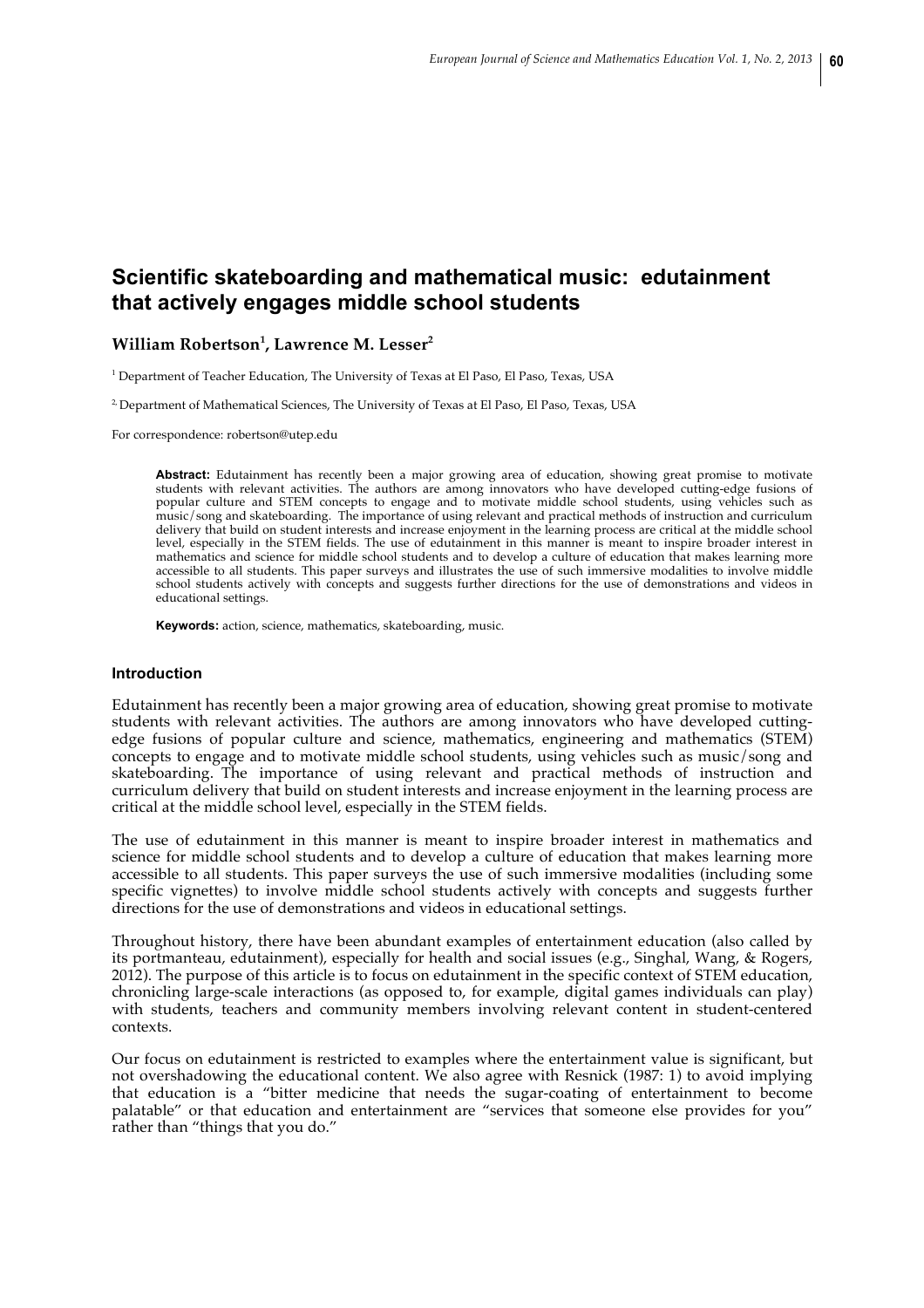## **Particular Need for Motivation in STEM Fields in the Middle Grades**

The use of strategies of edutainment in science and mathematics as a mechanism for integrating transformative education is an approach that appears to be enhancing the interest and motivation of middle school students in science. It is the purpose of immersive and entertaining educational opportunities to positively impact achievement for middle school students in STEM, especially in the areas of science and mathematics knowledge and skills. By immersing students in a learning approach that is based on appealing delivery of content and focuses on the goals and objectives in middle school science and mathematics, the process skills and overall content knowledge of the students have the potential to greatly increase. Studies have shown that students, who are involved in active learning in meaningful contexts, acquire knowledge and become proficient in problem solving (Robertson, 2008). The long-term prospects of this research area will seek to determine how the implementation of curriculum approaches integrating strategies in edutainment and built around student interests such as skateboarding and music can impact student achievement in the area of science and mathematics content and conceptual understandings.

Each learner understands content and concepts differently based on his or her previous experiences, and the materials help to provide a context for understanding both science concepts and real world connections. So much fascinating content is at the fingertips of learners everywhere, and with computer access and technology becoming more affordable, more information is accessible. The main emphasis is to engage students in the exploration of STEM topics in a real world context and to link education to delivery methods that integrate entertainment value and presentation. The students need opportunities to address misconceptions and to develop concepts in real world situations. "Students come to school with their own ideas, some correct and some not, about almost every topic they are likely to encounter" (Rutherford & Algren, 1990: 198). Learning is the responsibility of the learner, but the teacher guides the student into developing meaning from content material and classroom experience.

In the classroom, constructivist curriculum must be designed so that it reflects real life situations (Bentley, 1995), and the use of relevant contexts helps to contextualize the concepts, as well as help provide connections across subject areas (Hofstein & Yager, 1982). Research scientists and mathematicians cross over the barriers between academic disciplines all the time, and seldom operate solely on isolated areas of content, but integrate the use of language, knowledge and process application. STEM programs that emphasize investigation give students the ability to retain facts through critical thinking by working through problems logically and making connections to the real world.

It is important to engage learners in learning situations that effectively integrate their own experiences and familiar materials that students can use to better understand specific concepts, especially in the STEM fields (Eisenkraft, 2003). For example, students who enjoy skateboarding can be given opportunities to explore the concepts of velocity, acceleration, center of gravity, and moment of inertia. They may also use the skateboard and a local skatepark to investigate topics such as inclined planes, levers, fulcrums and screws. The purpose of this approach is to allow the students to explore meaningful science topics set in the context of something they enjoy doing.

#### **Scientific Skateboarding**

Dr. Skateboard's Action Science is a curriculum supplement for middle school (6-8) students that is designed to address content and process objectives in physical science for the Texas Essential Knowledge and Skills (TEKS). The video instruction and twenty classroom activities provide the teacher with a series of instructional tools and content information that can be used to explore and explain the concepts found in the areas of forces, motion, Newton's Laws of Motion, and simple machines. It is the purpose of this research project to determine what impact Dr. Skateboard's Action Science has on a sample of Middle School students in the area of physical science knowledge and skills.

Dr. Skateboard's Action Science maps to the physical science TEKS in which all middle school students need to be engaged. Dr. Skateboard's Action Science explores scientific concepts in a curriculum that is designed to address both physical science content and process skills. The video instruction focuses on the physical science concepts found in the areas of motion, forces, Newton's Laws of Motion, and simple machines. The main purpose is to provide an interesting method of engaging students in the exploration of science in a real world context. The overarching theme for Dr.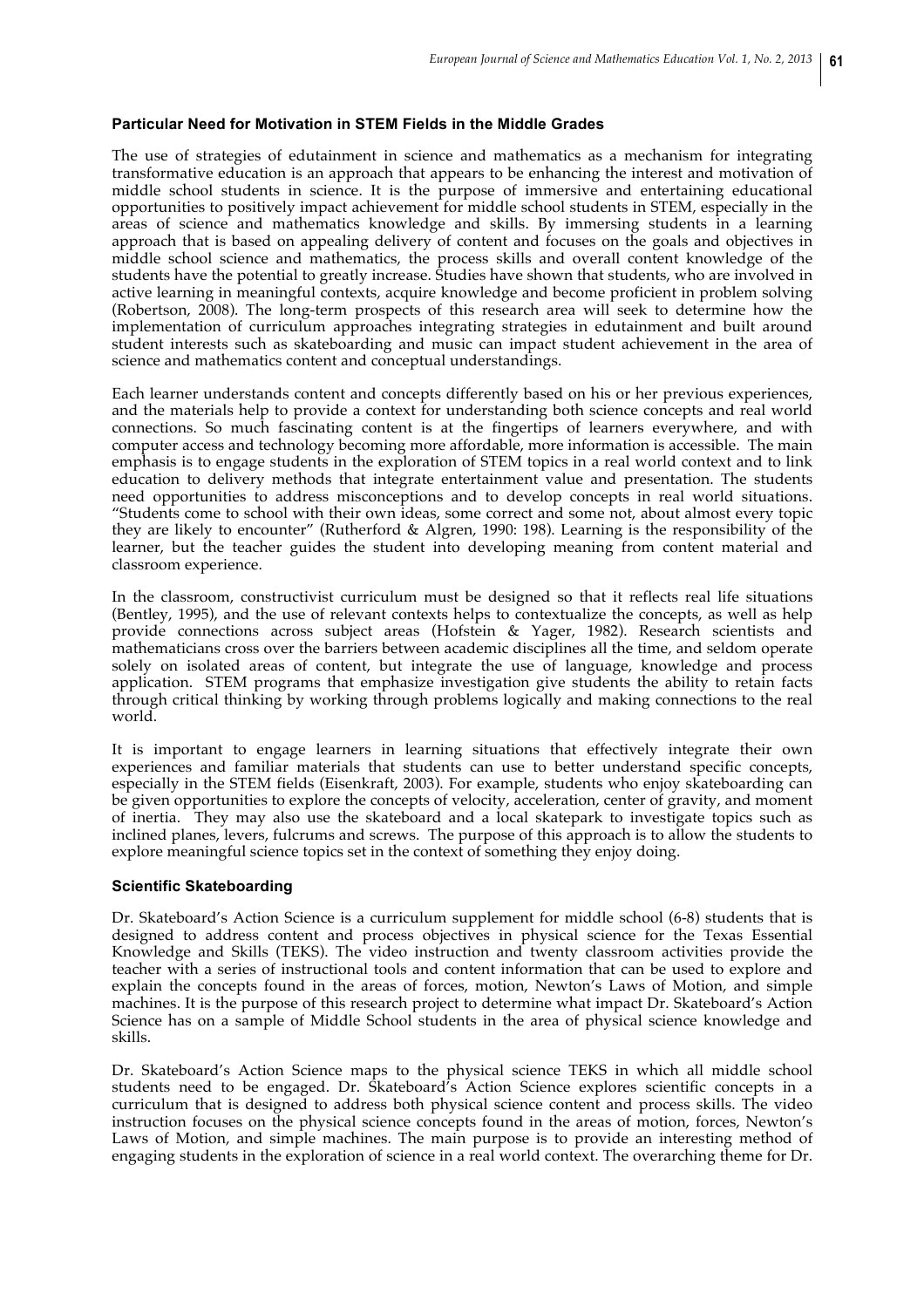Skateboard's Action Science is the appeal of action sports as teaching and learning vehicles for students, teachers, and the community.

Dr. Skateboard's Action Science is an example of transformative education, a student-centered curriculum supplement built around interesting content linked to specific physic knowledge and skills in science. The videos and classroom materials provide the classroom teacher with an instructional series rich in science and including topics such as centrifugal and centripetal forces, inertia, center of gravity, and momentum. The purpose is to contextualize the classroom process of acquiring critical knowledge, developing proficiency in problem solving, engaging in self-directed learning, and participating in collaborative teams.

The activities and materials are designed for students to interact in small teams, and this sharing within cooperative groups is a fundamental constructivist strategy that allows the teacher to facilitate the learning process. As a student-centered approach, it also helps to develop a common base of experiences on which to help students make connections to content. In the classroom, problemsolving strategies depend on the development of conceptual understandings, and hands-on explorations of simple topics combined with collaborative interactions among learners help to build an understanding of processes and concepts (Apple, 1993). It is important for educators to not merely regard the learner's point of view alone as fully complete and significant (Dewey, 1970), but to guide the students in the analysis and synthesis of content information. The learner is always defining meaning within the context of action and reflection (Brooks & Brooks, 1993), and the social situations, including discussion, explanations and hands-on experiences, provide the context for knowledge construction.

The video segments themselves do provide action, but also relevant content for the classroom, and complement the activities that teachers can implement in the classroom, and in tandem, can help reinforce the conceptual emphasis in a lesson. For example, the teacher can utilize the portion of the "Newton's Laws" video that covers the concepts of force, mass and acceleration, which is designed as an effective introduction to the activity "Force Makes a Mass Move". This brief video segment serves as a hook in order to introduce the activity and additionally as a review for the content covered in class. In that sense, the materials serve both pre-activity and post-activity purposes, and allow the teacher the flexibility to have students explain fundamental physics as well as pursue inquiry extensions. Each activity contains both a teacher section and a student section. The teacher section provides standards alignment information, background knowledge, guiding questions with answers and extensions for student enrichment. The student section contains the classroom science activity, connections to real world examples, explanations of concepts and actual photographs of BMX riders and skateboarders in action.

Action Science is designed to teach fundamental science concepts in physics in an approach that utilizes transformative educational strategies, which help students move from memorizing facts and content to constructing knowledge in meaningful and useful manners. The activities associated with Action Science address both the objectives and enduring knowledge of physical science in content and process skills for both the United States of America (USA) National Science Standards and the Texas Essential Knowledge and Skills (TEKS) state standards.

The materials in Dr. Skateboard's Action Science were also designed to emphasize inquiry in classroom explorations. As a foundation for discovery, the teacher can use the video segment in the "Simple Machines" episode that relates to fulcrums and levers, and then have the students perform the classroom activity "Skateboards Have Levers and Fulcrums." After the activity, the teacher may revisit these ideas and then create an extension inquiry exercise for the students to do in teams. The teacher can provide the students with the same materials used in the activity such as rulers, tape, plastic spoons, rubber bands, and modeling clay and challenge the students to design a simple machine made of at least three of the provided that uses a lever and a fulcrum and can propel a small marshmallow the farthest distance.

In making this transition in class, the teacher guides the students towards developing their own ideas and within a given time period, has the students create and test their unique designs. By engaging students in a design competition, there is a spirit of enthusiasm and excitement among the groups. There are also excellent opportunities to develop cooperative group skills and to have students use critical thinking to solve the problem presented. "Students should know what it feels like to be completely absorbed in a problem. They seldom experience this feeling in school" (Bruner, 1962: 50). Finally, the teams of students have to not only launch the marshmallow, but they also have to record the distances, calculate the average distances travelled and identify the lever and fulcrum within their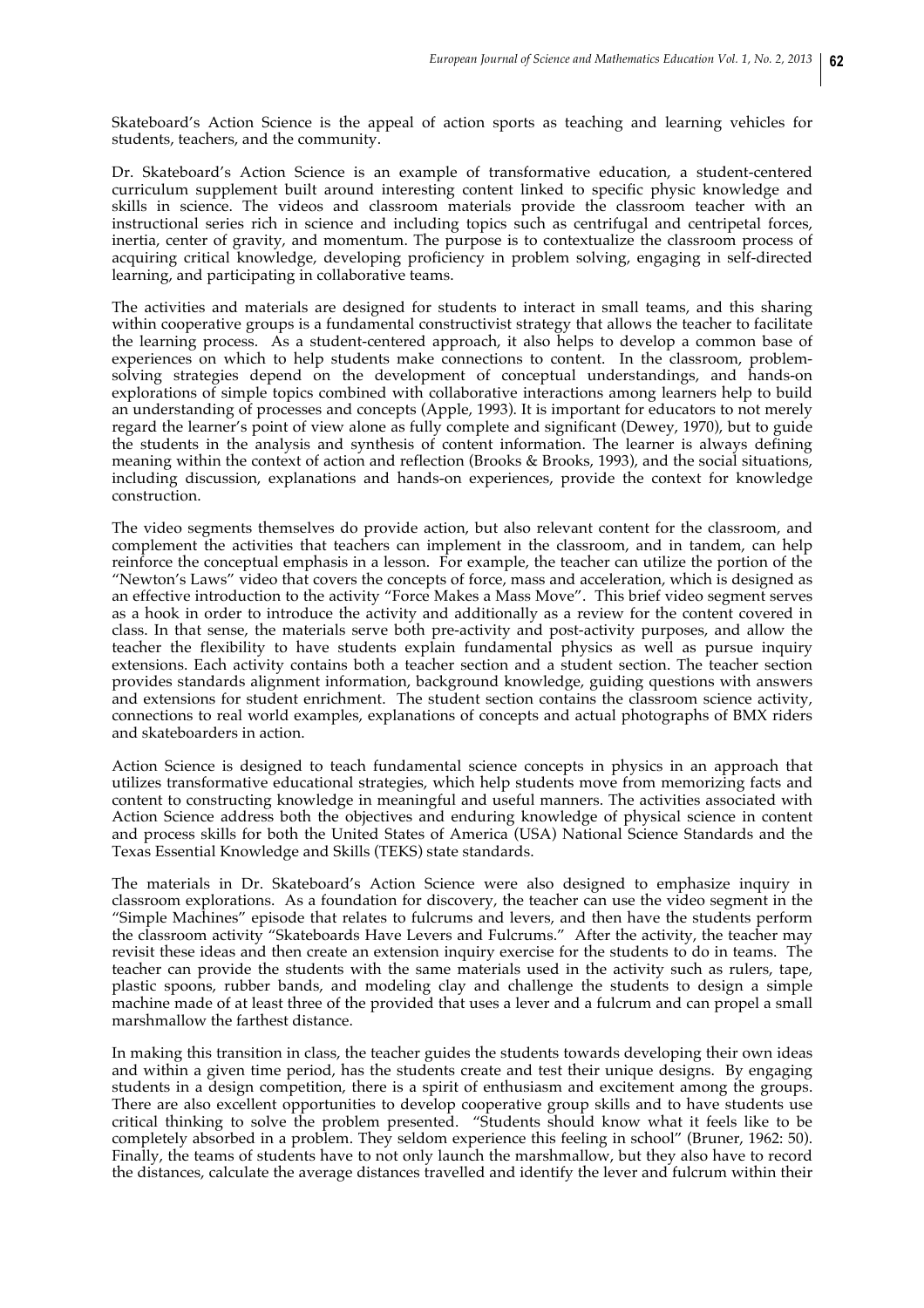machine. In this manner, the students have to present their ideas, justify their understandings and support their findings with experimental data.

Another classroom example in the design of the series is the use of the video segment in the "Forces" video that focuses on the concept of center of gravity, which additionally bridges the concepts of gravity and lift. Prior to showing the video segment, the teacher can use open-ended questions with students in order to activate their previous knowledge concerning this content. Sample questions could include, "What do you do when you ride a skateboard or a bicycle?", "How do you balance on a skateboard or bike?" and "What forces are acting on you as you are trying to ride a bike or skateboard?" Additionally, previously marginalized students who have experience in these activities, but may struggle in science, can become experts in this discussion and contribute greatly to the classroom investigations.

Finally, the teacher should conclude the series of questions by asking, "What is the center of gravity and why is it important?", and then facilitate the conversation in order to introduce the segment in the "Forces" video that covers gravity, lift and the center of gravity. This approximately 4-minute segment of the video then serves as the engagement to the activity "Flatland BMX and the Center of gravity" in which students create irregular cardboard shapes and determine the object's center of gravity through a series of step by step procedures. Students exploring a concept should be given opportunities to work with hands-on materials so that they can have experiences that are real and fundamental. Hands-on learning plays a valuable role in the constructivist paradigm, as it is the process of learning by doing (Dewey, 1970) that is utilized in explorations and experiments.

Next, students modify their shapes either by adding paper clips (which increases the mass) or by cutting off part of some of cardboard (which decreases the mass). In turn, they come to see that there is a fundamental relationship between the center of gravity and the mass of an object, and that the center of gravity will move in relation to an increase or a decrease in mass. After the classroom lesson, the teacher can revisit the activity by asking the students to explain their findings and the relationships they discovered. As students explore concepts, they develop a broader understanding of those concepts. When they relate what they are learning, seeing or doing to others, they can begin to see similarities in their understandings, as well as self identify misconceptions they may have about content material (Bybee, 2006). Finally, there is a list of open-ended questions for students to answer, as well as extensions that they can engage in if there is additional time and motivation to explore these concepts. This entire activity can be done in the timeframe of a normal class period with minimal setup and cleanup, and can provide both teachers and students an interesting alternative to exploring these fundamental physics ideas.

#### **Mathematical Music**

Music is a great motivating vehicle because middle school students are captivated if not consumed by it whether or not they play an instrument and almost no other medium has a faster capacity to capture attention and build community in a classroom or a larger-scale event. Research shows that integrating music composition into mathematics lessons has helped elementary students attitudes and beliefs toward mathematics learning (An, Kulm, & Ma, 2008), and improved elementary students' math achievements and attitudes (An, 2012). In light of these studies, it is promising to explore how integrating mathematics and music for middle school students might produce similar results. Such curriculum integration is consistent with the NCTM (2000) standard on connections ("recognize and apply mathematics in contexts outside of mathematics," p. 65) and the mathematical practice standard #7 ("look for and make use of structure") from the Common Core State Standards (National Governors Association, 2000).

The second author has delivered interactive workshops, conference keynotes, school assemblies, etc. for teachers or students at all grade bands, ranging from a 20-person classroom to an 800-person auditorium. The presentations are designed so that teachers can do follow-up explorations with their students, without needing undue talent or materials. The presentations connect mathematics and music through two main ways: (1) unpacking the mathematics underlying common demonstrations and manifestations of playing and writing music, and (2) making mathematics connections with the lyrics of commercially-released popular songs – sometimes as is, sometimes after rewriting them. This paper focuses on the former method, but an example of the latter is how the Taylor Swift 2012 Grammy-winning song "Mean" was rewritten to explore when the median is more appropriate than the mean to be the measure of center for a dataset (Lesser, 2011), a topic that is of critical importance given that even most high school students did not correctly choose (with satisfactory explanation) the median to summarize a dataset for which the mean was inappropriate (Groth & Bergner, 2006). The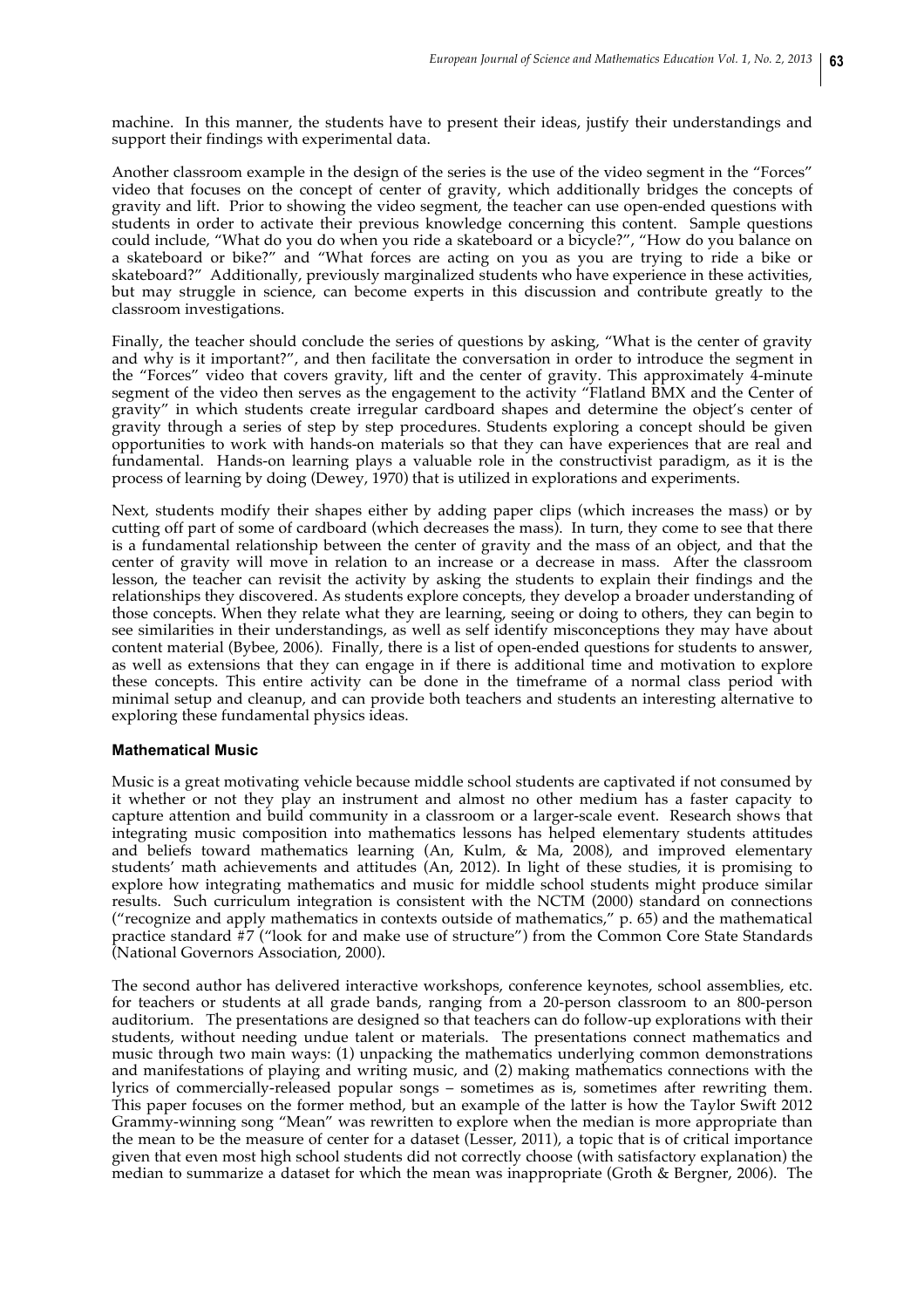effectiveness of songs in increasing student motivation and learning in educational science contexts has recently been increasingly researched (Crowther, 2006; Leck, 2006; McCurdy et al., 2008) and has also been discussed in mathematics and statistics (Lesser, 2000, 2001; VanVoorhis, 2002).

Just as the musical staff is a type of graph (of pitch over time), there are graphical elements of guitar tablature as well as chord diagrams that can be discussed. With all of these representations, there are geometric transformations (e.g., Cooper & Barger, 2009) such as translations that can be modeled in real time as students see the effect of moving a group of notes higher up the staff or shifting a chord shape further down the guitar neck or using a capo.

This naturally leads into a demonstration of string length in which students make and then test a conjecture about what happens to the note's pitch(frequency) when a string's length is shortened (either because of a capo or because of a fingering). Having seen instruments such as pianos and harps, students usually readily conjecture the correct answer. We conclude this part by bringing in the language of Algebra I, saying that string length is *inversely proportional* to frequency. Next, we ask students if that means all six open (i.e., unfretted) strings should have the same note, which leads students to generate two other aspects of the strings that also matter -- the tension (or force) and the thickness (or weight). In particular, students (perhaps drawing upon their experience with rubber bands!) conclude that pitch is increased with higher tension and decreased with thicker, heavier strings, and these relationships are consistent with what are known as Mersenne's laws:

frequency = 
$$
\frac{\sqrt{\frac{force}{mass per unit length}}}{2 * length}.
$$

Mersenne's laws are now applied to rock music as students watch a live (or videotaped) demonstration of an electric guitarist "bending" notes (increasing the pitch of a fretted note by a half or whole step) during a solo. Students discuss that the guitarist increases the pitch of the note by using his finger to increase the force on the string. After being told that guitar strings come in various gauges (thicknesses), students can conclude that a lead guitarist would find bending notes easier with strings that have a smaller gauge or diameter.

To get more specific about how string length affects pitch, we demonstrate particular ratios, for example, contrasting the "nice" ratio 2:1 to the "not-so-nice" ratio  $\sqrt{2}$ :1. Students measuring the lengths verify that  $\tilde{2}$ :1 compares the open string with the string pressed against the 12<sup>th</sup> fret, while  $\sqrt{2}$ :1 compares the open string to the note at the 6th fret. Students hear and declare for themselves that the ratio with small whole numbers sounds more pleasing to the ear, consistent with the explanation of Osserman (1993: 58). (In particular, 2:1 makes an octave, while  $\sqrt{2}$ :1 makes a diminished fifth.) A 2:1 ratio can also be demonstrated using a monochord, in which you play on both sides of a movable bridge that can divide the string into lengths in any ratio (whereas the guitar is limited to the fixed positions frets are in and one can play only on one side of a fret). A monochord can be built (COMAP, 2002; Haak, 1982) or bought.

Students notice that the distance between successive guitar frets decreases as you move from the nut towards the bridge. Matson and Grigoriadou (2013) have a wonderful activity for finding the ratio of the distance between the guitar's bridge and a particular fret and the bridge and the next fret. By doing this for all pairs of successive frets, students recognize that there is a common ratio, approximately 0.94. (By applying algebraic representation of a geometric progression to the observation that the 12<sup>th</sup> fret is at the halfway point of the string, we see that  $a\tilde{r}^{12} = 0.5a$  yields the ratio's value of  $2^{1/12}$ . This relationship can be compared to the luthier's rule of thumb of placing the next fret at a distance of 1/18 of the remaining string length.) What is even more fascinating to students is that (in equal temperament) this ratio applies to *all* sizes of stringed fretted instruments, whatever the length of the strings.

Another demo involves playing natural harmonic notes, and this can be demonstrated without ability to play guitar, merely access to a guitar (and if you don't own one, odds are someone in your classroom or department does). And so the payoff will be something students can recreate and share later without needing any one person's presence or talents.

First, I grab students' attention by sharing examples of popular songs that involve harmonic notes. (These examples can be found on the Internet -- as studio recording, concert footage, or instructional video clip -- if no one in the class feels up to playing them live.) For example, consider the signature song (and 1971 #13 hit) "Roundabout" by the British progressive rock band Yes (Yes, 1971). This song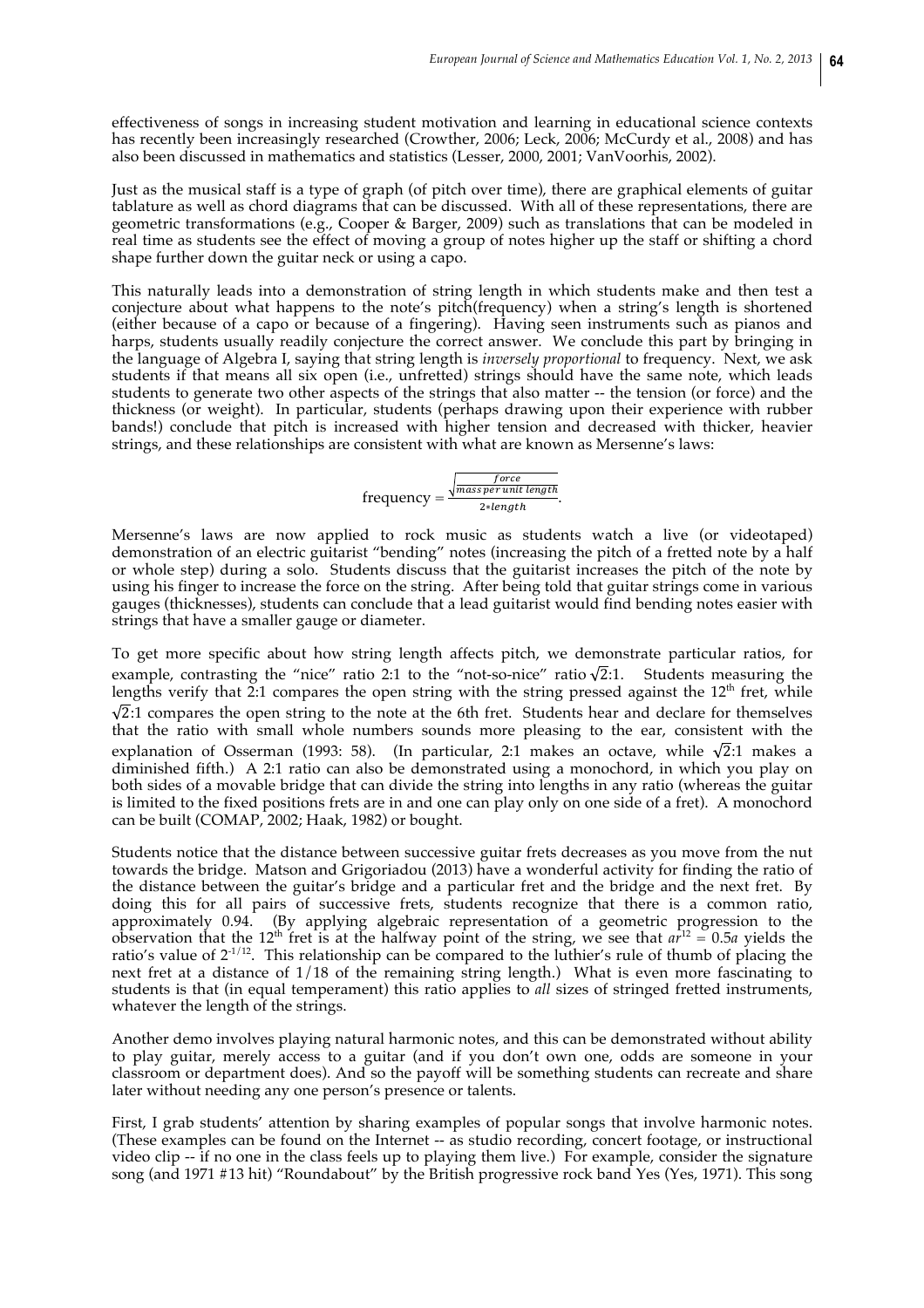continues to get airplay (on stations that play classic rock) and has also appeared on more recent live albums, movies and the music video game Rock Band 3. The opening harmonics of this song can be played by placing a finger lightly on top of the strings at the 12th fret (the halfway point of a string's length), playing the thickest bass string, and then playing simultaneously the three treble strings. Unlike playing a fretted note against the fingerboard (which takes a certain amount of coordination and strength and perhaps a bit of a callus on one's fingertip to push down and play clearly and comfortably on a steel-string guitar), these harmonic notes can be readily played without prior experience.

Students are now motivated to discuss what harmonic notes are and where those ghostly sustaining tones are located along a string. They occur at each nodal point (i.e., a point that is one of the points that divide the total open string length into *n* equal parts) as explained by Hughes (2000, p. 301):

"To produce a harmonic, a string instrumentalist gently touches the string at a point known to be a fixed zero ('node') for some (but not all) of the partials. Damping in this way removes all nodes of vibration except those that have a node at the point touched. The resulting tone sounds softer because it is made up of fewer audible partials, and higher-pitched because the fundamental is among the partials removed."

The *m*th harmonic has *m*-1 equally-spaced nodes lying strictly between the nut and bridge. Node *n* of harmonic *m* divides the open string into a ratio of *m*-*n*:*n* (where *n* = 1, 2, 3, …, *m*-1), so that node has a distance from the nut that is *n*/*m* times the full string length. Using the preceding facts and the measured length of a full open string, students can fill in column  $4$  of the table below and then measure off those distances using a tape measure to estimate the corresponding fret position. As the table below shows, the first few (and most commonly-used) harmonics in guitar-playing each fall exactly or nearly exactly on a fixed integer fret position. This is good because a guitarist playing a song needs to aim for a particular fret location rather than pull out a tape measure! As an aside, we note that when students study logarithms, they can verify that the formula for fret position of the  $n<sup>th</sup>$ node of the  $m^{\text{th}}$  harmonic is given by  $12^{\text{th}}\log(m/(m-n))/\log(2)$ , by equating the expression for the distance of a fret from the bridge to the expression for the distance from the bridge to a harmonic's node that is closest to the nut.

The fact that there are many harmonics along a string can be easily demonstrated by a nonmusician student who lightly runs a finger continuously along the length of the third string from the 3rd to  $12<sup>th</sup>$ fret, while repeatedly plucking it with the other hand, producing a series of harmonics that occur in, for example, the second verse of the 1983 #53 hit "New Year's Day" (U2, 1983). The table below, however, shows only the first few harmonics not just for space reasons, but also because the higher harmonics become trickier to isolate on the guitar. Also, the table omits node 2 of harmonic 4 because that location is already dominated by node 1 of harmonic 2. A connection to fraction arithmetic is to say that the third column of the table omits fractions (e.g.,  $2/4$ ) that are not in simplest form. Also, we note that locating a harmonic note by fret position will be limited by the number of frets a guitar has, and so a fret position as high as 24 may not work on many guitars (forcing students to rely on the tape measure distance).

| harmonic,     | node,            | (Distance from nut) $\mu$ | string length  | Fret      | Pitch of note      |
|---------------|------------------|---------------------------|----------------|-----------|--------------------|
| m             | $\boldsymbol{n}$ | $(tull string length) =$  | times previous | position  | relative to        |
|               |                  | n/m                       | column         |           | fundamental        |
|               |                  |                           |                |           |                    |
|               | 0                | ΝA                        |                | <b>NA</b> | fundamental        |
|               |                  |                           |                |           |                    |
| $\mathcal{L}$ |                  | $\frac{1}{2}$             |                | 12        | octave             |
|               |                  |                           |                |           |                    |
| 3             |                  | 1/3                       |                | 7.02      | fifth above octave |
|               |                  |                           |                |           |                    |
| 3             | 2                | 2/3                       |                | 19.02     | Fifth above octave |
|               |                  |                           |                |           |                    |
| 4             |                  | $\frac{1}{4}$             |                | 4.98      | Two octaves        |
|               |                  |                           |                |           |                    |
| 4             | 3                | 3/4                       |                | 24        | Two octaves        |
|               |                  |                           |                |           |                    |

**Table 1.** Location of harmonic notes on a guitar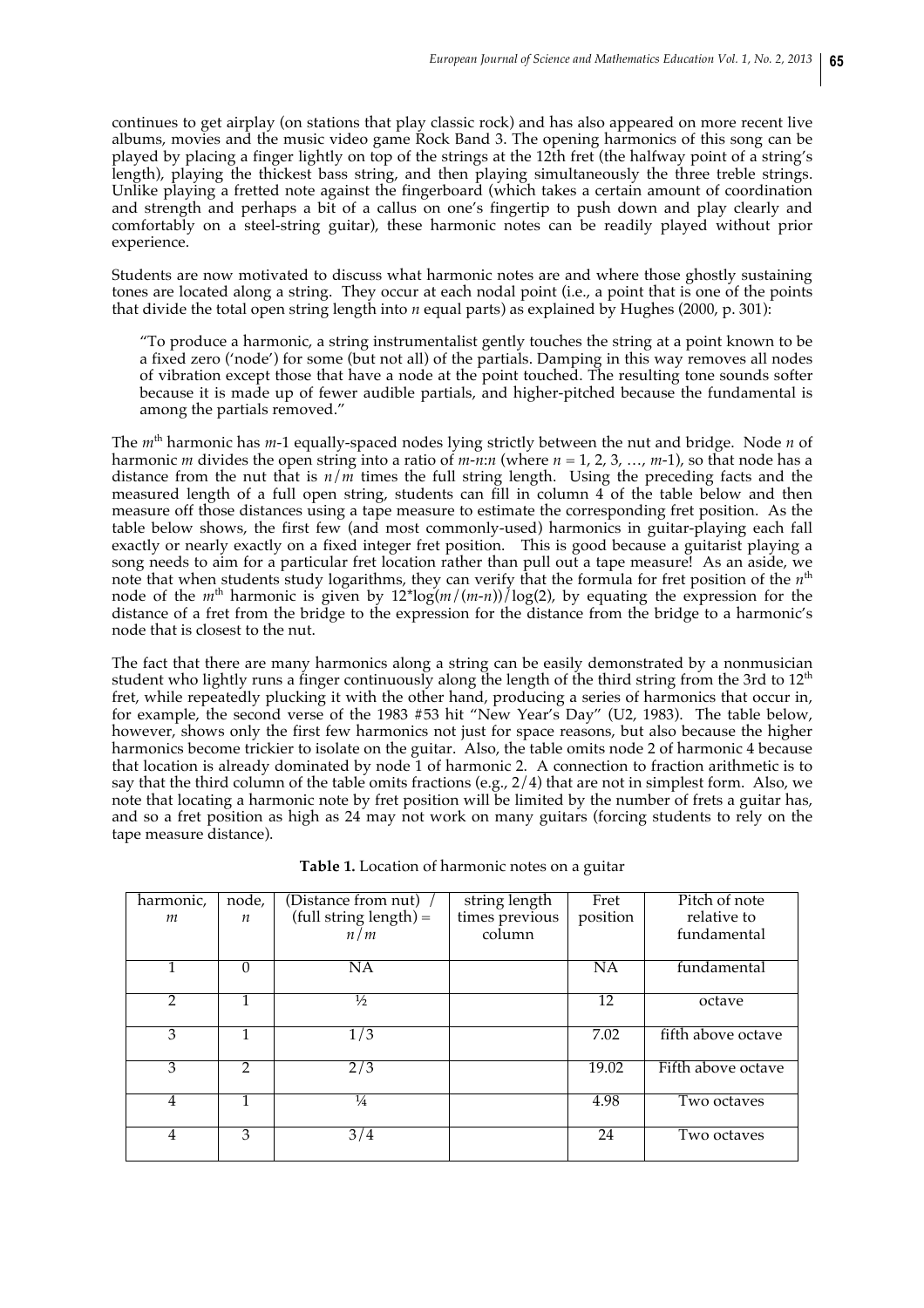Since the 12<sup>th</sup> fret is at the halfway point on the string, the 12<sup>th</sup> fret harmonic note ( $m=2$ ,  $n=1$ ) is a very clear note that divides the string into two equal vibrating parts and 2:1 ratio results in an interval called the octave (so students can hear that the pitch is the "same" yet higher than the original note). Because the  $5<sup>th</sup>$  fret is located approximately halfway between the nut of the guitar (where the string starts) and the 12<sup>th</sup> fret, it is no surprise that the harmonic at the 5<sup>th</sup> fret ( $m=4$ ,  $n=1$ ) is an octave higher than the one at the  $12<sup>th</sup>$  fret. We have already discussed that frequency is inversely proportional to the length of a string free to vibrate. Since the *m*th natural harmonic note divides the string into *m* equal lengths that are vibrating, each vibrating length is 1/*m* the length of the full open string and therefore it is not surprising that the frequency of the  $m<sup>th</sup>$  natural harmonic note would be *m* times the frequency of the open string. While we have focus on guitar-based demos for maximum edutainment value and efficiency, ideas for other math-and-music connections and demos are plentiful (e.g., Assayag, Feichtinger, and Rodrigues, 2002; Beall, 2000; Benson, 2006; Fauvel, Flood, and Wilson, 2006; Garland and Kahn, 1995; Hall, 2008; Harkleroad, 2006; Johnson, 2003; Loy, 2007; Wright, 2009).

## **Other Examples of Edutainment in Science and Mathematics**

Songs and skateboards are by no means the only real-world contexts that can be used as vehicles to motivate mathematics or science learning. Another example is magic, and there is a wide range of books and papers available with magic tricks that are accessible to students learning algebra (e.g., Benjamin & Shermer, 2006; Edwards, 1992, 1994; Matthews, 2008; Morgan & Ginther, 1994), statistics (e.g., Lesser and Glickman, 2009) or science (e.g., Featonby, 2010). Former world record-holding juggler and Cornell mathematics professor Allen Knutson does juggling presentations to increase mathematics awareness (http://www.youtube.com/watch?v=38rf9FLhl-8) as does Colin Wright

(http://vimeo.com/27998521), a book (Polster, 2003) includes some mathematics accessible to middle school students, and Beck (2008) connects juggling to science. The mathematics of dance has been also presented and taught in edutainment-style (Rosenfeld, 2011; Schaffer, Stern, & Kim, 2001). STEM edutainment outreach includes the physics/chemistry circus (e.g., Dreiner, 2008; Kerby, Cantor, Weiland, Babiarz, & Kerby, 2010), and the recent opening of the nation's first museum devoted to mathematics (Henebry, 2012).

Another example is the delivery of STEM content in a children's television show. In mid-September 2011, El Paso PBS-affiliate KCOS-TV began airing a weekday locally-produced children's educational show (Blast Beyond) that includes a seasoned television host, a three-piece rock band, and a live onstage audience of children ages 6-9 from a local school. Past episodes are accessible on the KCOS-TV website (http://www.kcostv.org/blastbeyond.html). Sample video of the educational aspects from the show are available online and can be used to emphasize the types of interactions done within an television show entertainment format designed to actively engage young students in educational content. In addition to television, the authors have also written a number of mathematics/science scripts for an educational radio program on the local NPR station that (as does the PBS-TV station mentioned earlier) has a broadcast audience of 2 million people spanning three states. The radio scripts (often with photos or references added) are archived on the website of a local museum.

As an aside, there are many aspects of such engaging education for middle school students that also enhance the work university professors like us more commonly do, including: identifying a compelling "hook" to generate initial engagement for a lesson (whether the lesson will be 5 or 50 minutes long), identifying the main point or essence of a lesson/concept (which helps greatly when one is interviewed by TV or newspaper reporters), identifying ways to make a lesson interactive (i.e., through building in questions asked to the cadets, or questions asked by Captain Rob, having demos, etc.), developing more confidence in having a "plan" for a lesson but also in being able to make onthe-fly adjustments when all the moving parts or background knowledge of the audience is not quite what you thought it would be.

Another example is the use of large-scale live demonstrations that have been utilized to engage students in multimedia-enhanced stadium settings, whose events produced video content that can also be utilized for in-class instruction and motivation in STEM-related topics. In addition, a team of professional athletes specializing in the areas of skateboarding and BMX were utilized to demonstrate the action scenes that appear throughout the videos, which were then translated into short STEM related videos on concepts such as creativity and imagination integrated with content such as the center of gravity and simple machines. This various members of this edutainment effort, with their extensive experience delivering performances in educational settings, form the backbone of each video, as well as serve as a link to the science content that is taught. The athletes perform highflying maneuvers that demonstrate science concepts, such as the relationships between velocity and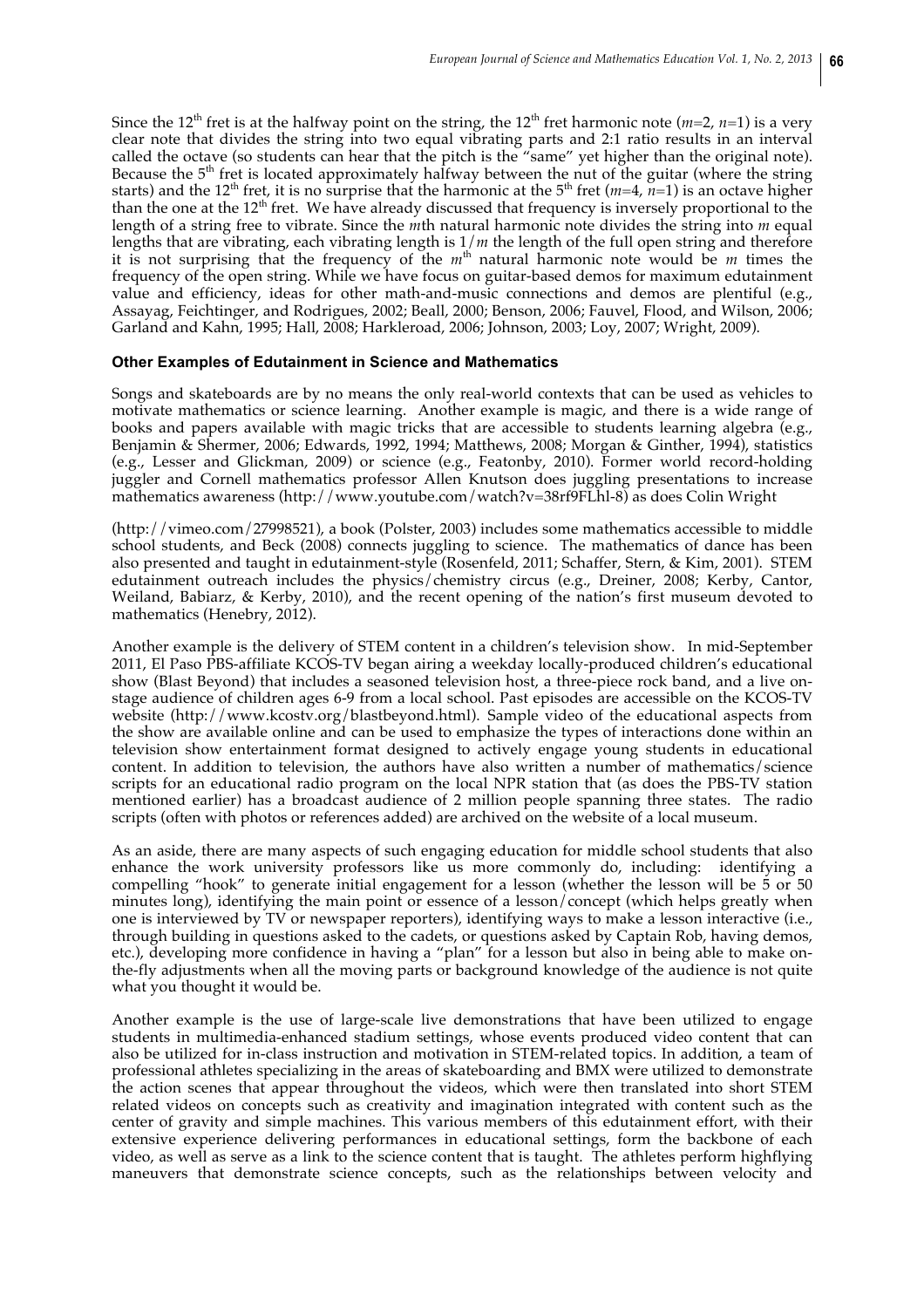acceleration. Without the athletes, the action would not be as complete, and this also is another pathway that invites learners to learn, in that they may not be ultimately attracted to science, but recognize and respect the difficulty of the maneuvers performed in the video. The videos produced from the demonstrations provide participating teachers and students with a series of instructional opportunities and relevant content information that can be used to explore and explain the given content information as well as engage the students in classroom activities.

As part of the Gaining Early Awareness and Readiness for Undergraduate Programs (GEARUP), a five-year program funded by the Department of Education, large live demonstrations were done in arena settings for thousands of area Middle School students. The first attempt at this approach produced an effort in which over 3500 Eighth graders from the Ysleta Independent School District (YISD) in attendance learned more about basic scientific theories tested by several professional skateboarders, BMX riders and an inline skater during GEAR UP National Day on September 17, 2009 in the Don Haskins Center at UTEP**.** The second attempt at this high scale edutainment with action sports was done on May 3, 2012, at which a team of professional action sports athletes in both the disciplines of BMX and skateboarding performed a live demonstration, which will be done in order to engage local students in explorations of mathematics and science in the context of edutainment. This latest large-scale demonstration utilizing professional BMX and skateboarding athletes was done for approximately 8,000 area middle school students and demonstrated the power of motivation in STEM through edutainment.

## **Conclusions**

The use of educational materials contextualized in the form of entertainment has a long history, and has certainly been gaining momentum as delivery methods of content have grown to utilize multimedia and video. The connection of STEM education to real world topics is vital in order to engage students effectively and to provide them with a reason to delve into deeper conceptual understandings. Edutainment, and its synthesis of elements of education and entertainment, has great potential at the middle school level to serve as a primary motivational and engagement strategy for STEM efforts, especially in the STEM areas. Additionally, the potential to reach wider audiences in STEM utilizing edutainment strategies can help to transform STEM education by integrating both informal and formal learning in ways that increase student interest and inspire learners to pursue STEM in school and, ultimately, as professions.

#### **Acknowledgements**

The authors would like to thank the El Paso Independent School District for their help with Action Science materials, as well as the GEAR UP program, the Ysleta Independent School District and the Socorro Independent School District for their help with work in local middle schools. Additionally, the authors would like to thank the College of Education, the College of Science, the Department of Teacher Education and the Department of Mathematical Sciences at The University of Texas at El Paso for their support of Action Science and Mathematical Music. The authors would also like to acknowledge the support of the Interdisciplinary Research (IDR) program of The University of Texas at El Paso (Vice-President for Research).

## **References**

- An, S. A., and Capraro, M. M. (2011). *Music-math integrated activities for elementary and middle school students.* Irvine, CA: Education for All.
- An, S. A., Kulm, G. O., and Ma, T. (2008). The effects of a music composition activity on Chinese students' attitudes and beliefs towards mathematics: An exploratory study. *Journal of Mathematics Education,* **1**(1), 91-108.

An, S. A., Ma, T., and Capraro, M. M. (2011). Preservice teachers' beliefs and attitude about teaching and learning mathematics through music: An intervention study. *School Science and Mathematics Journal*, **111**(5), 235-247.

An, S. A. (2012). The effects of music-mathematics integrated curriculum and instruction on elementary students' mathematics achievement and dispositions. Unpublished doctoral dissertation, Texas A&M University.

Apple, M. W. (1993). *Official knowledge*. New York: Routledge.

Assayag, G., Feichtinger, H. G., and Rodrigues, J. F. (2002). *Mathematics and music*. Berlin: Springer-Verlag.

Barger, R., and Haehl, M. (2007). Guitars, violins and geometric sequences. *Mathematics Teaching in the Middle School*, **12**(8), 462- 466.

Beall, S. (2000). *Functional melodies: Finding mathematical relationships in music.* Emeryville, CA: Key Curriculum Press.

Beck, C. (2008). Juggling makes physics fun. *Science and Children*, **45**(7), 28-32.

Benjamin, A., and Shermer, M. (2006). *Secrets of mental math: The mathemagician's guide to lightning calculation and amazing math tricks*. New York: Random House.

Benson, D. J. (2006). *Music: A mathematical offering*. Cambridge, UK: Cambridge University Press.

Bentley, M. L. (1995). Carpe diem. *Science activities*, *32*(3), 23-30.

Brooks, J. G. and Brooks, M.G. (1993). *The case for the constructivist classroom*. Alexandria, VA: ASCD Press.

Bruner, J. (1962). *The process of education*. Cambridge: Harvard University Press.